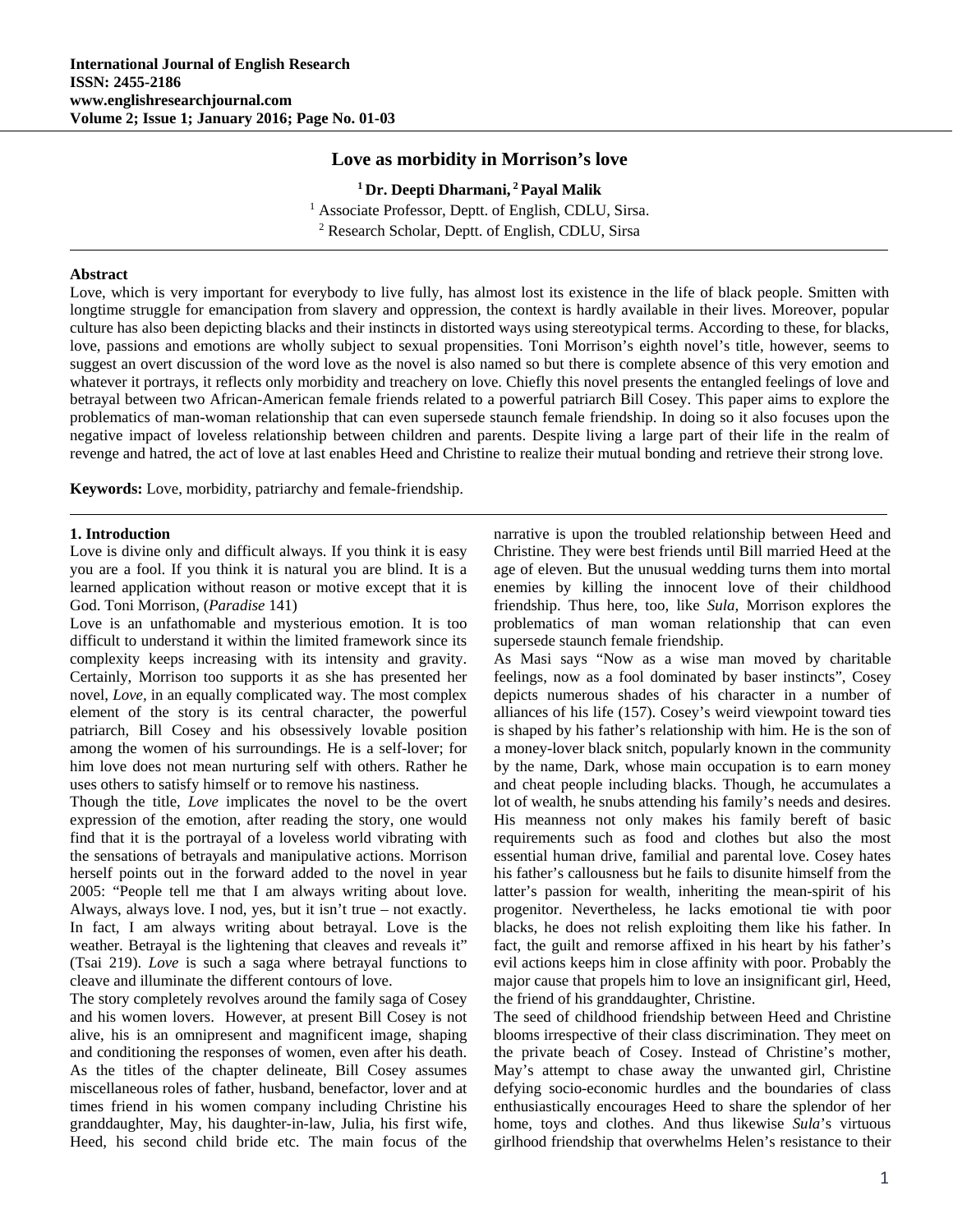intimacy, the joy, which Christine and Heed experience in their closeness, overtakes May's disagreement to their virtuous bonding.

In their extraordinary intimacy, together they invent their secret codes of love. Recollecting their friendship, Christine says, "She would never forget how she had fought for her, defied her mother to protect her, to picnic alone on the beach. They shared stomachache laughter, a secret language, and knew as they slept together that one's dreaming was the same as the other one's" (133). Their involvement in one another's dreams and imaginations, expressing blurring of boundaries between the self and the other implies a presumable prospect of their being involved in lesbian relationship also.

However, it seems that like *Sula*, it is their estranged motherdaughter relationship and the aspiration to compensate that emotional emptiness, which motivates them to foster a stronger relationship. To become an actual helpmate to her rich fatherin-law, Cosey, after her husband's death, May preoccupies herself so much with hotel duties that it splits apart Christine from her when the former is only seven months old. On the other hand, Heed's mother too snaps ties of love with Heed to merely provide for their physical requirements of her family. The betrayal dominates the psyche of both. As at the end of the novel the reconciliatory talk of Christine's: "You know May wasn't much of a mother to me" is answered by Heed: "At least she didn't sell you" (184).

But despite their devotion and love the perils of patriarchy and non-supporting families soon decrepit the bonding between the girls. Primarily, it is Cosey who is guilty of ruining their virtuous bonding; he understands the girls' deep affinity despite this he ruins it selfishly illustrating his participation in the violation of human laws. Actually, Cosey marries Heed for having children who can fill the hollowness of his life. Moreover, he has a typical patriarchal imposition toward female virginity, by marrying a vulnerable girl like Heed he attempts to win full advantage of her sexuality and fertility. Masi too favors the logic: "52-year-old Bill Cosey married heed a pre-pubescent girl of 11 – a guarantee of her virginity and fertility" (155). Though this uneven marriage disharmonizes Cosey's entire family, the girls are especially affected as Cosey's interception turning the girls into rival with consequent animosity subsequently spoils their entire lives. As soon as Heed becomes Cosey's wife, Christine stops seeing her as her friend. Christine remarks, "To have your best and only friend leave the squealing splash in your bathtub, trade the stories made up . . . for a dark room . . . and an old man's business, doing things no one would describe but were so terrible no one could ignore them. She would not forget that. Why should she? It changed her life" (133). Exploiting a mean role of Heed's husband Cosey not only abuses Heed but also abuses his relationship with his granddaughter, Christine.

However, the identification of the husband of a child bride imparts Cosey nothing but the image of a pedophile and hateful dictator. Besides Cosey's family, the community also bears witness to Cosey's child-abuse without any protest. Cosey's fishing friend, Sandler well knows his abnormal sexual inclinations. It is Cosey himself who gives him the vivid description about the prepubescent body of Heed; "hips narrow, chest smooth as a plank, skin soft and damp, like a lip. Invisible navel above scant, newborn hair" (148). But Morrison holds Heed's family as more responsible for her abuse and misuse. Being agents of the most lovesome ties, the well-being of Heed should have been their first priority, but playing with their daughter's future for their own comfort they reduce the worth of love ties to their base affairs: "That trash gave her up like they would a puppy*"* (105). Furthermore, Heed too having unhealthy kinship ties fails to recognize the damaging effects of her unusual marriage.

Though, after marriage Cosey keeps her isolated from her family, friend and community, she soon begins to cherish the beneficial opportunities earned by the prosperous shift as she says "Marriage was a chance for me to get out, to learn how to sleep in a real bed, to have somebody ask you what you wanted to eat, then labor over the dish" (127). She is not upset for his disturbing age, though to address him she always uses "Papa". Heed's response manifests her lack of maturity and capability to comprehend the things. Perhaps, it is this improper marriage that stunts her ability to grow and develop the identity of her own. And instead of trying to reconcile her intimate friendship with Christine she ends up pursuing the marks of her family, selling friendship for money.

Distressed by the feelings of jealousy and betrayal Christine also avoids to acknowledge the fact behind the loathsome marriage and prefers to see her once closest friend as her strongest enemy. The narrator states, "Like friendship, hatred needed more than physical intimacy; it wanted creativity and hard work to sustain itself" (74). The thing that erodes Christine's psyche most is her rejection by her manipulated and lovelorn mother. Unable to rival the powerful patriarch, May exploits the girl by misguiding and damaging their friendship. Consequently, suffering to be a replaced and displaced woman when four years later Christine returns home, she is radically changed. She is not that previous sinless and wet-eyed Christine who had set off rubbing tears from her fragile hands. The gulf between the girls grows wider: "They did not pretend to like each other and . . . hid curiosity like pros" (125). Like her mother, Christine too begins to seek chances to relegate Heed and once during a casual conversation she truly tries to counterattack Heed by showing off her school elegance. It greatly delights her to see that instead of supporting his wife, her grandfather is on her side but she is unfamiliar of Heed's current repulsion. Unwillingly, once again she has to suffer the re-agony of leaving her home when furious Heed sets her room on fire. When she is re-alienated from her family, feeling deprivation of familial love she undergoes several illicit or licit love affairs but can never experience healthy and fulfilling relationship.

Their fractured friendship seems irremediable when their battle to win the love of father figure transforms into a battle for inheriting his money and his last love-token "sweet Cosey child" (200). They do not embrace each other even after his death. Their life-long stifle over being the only recipient of Cosey's will shows how wealth and class corrupt the depth of their love and friendship which nobody except L ever endeavors to recognize and describe. L says,

If such children find each other before they know their own sex, or which one of them is starving, which well fed; before they know color from no color, kin from stranger, then they have found a mix of surrender and mutiny they can never live without. Heed and Christine found such a one. (199)

Afterward, having endured several years of severance when on the account of serving her sick mother Christine returns to Cosey's mansion they choose remarkably distant suites: "each woman lived in a spotlight separated – or connected – by the